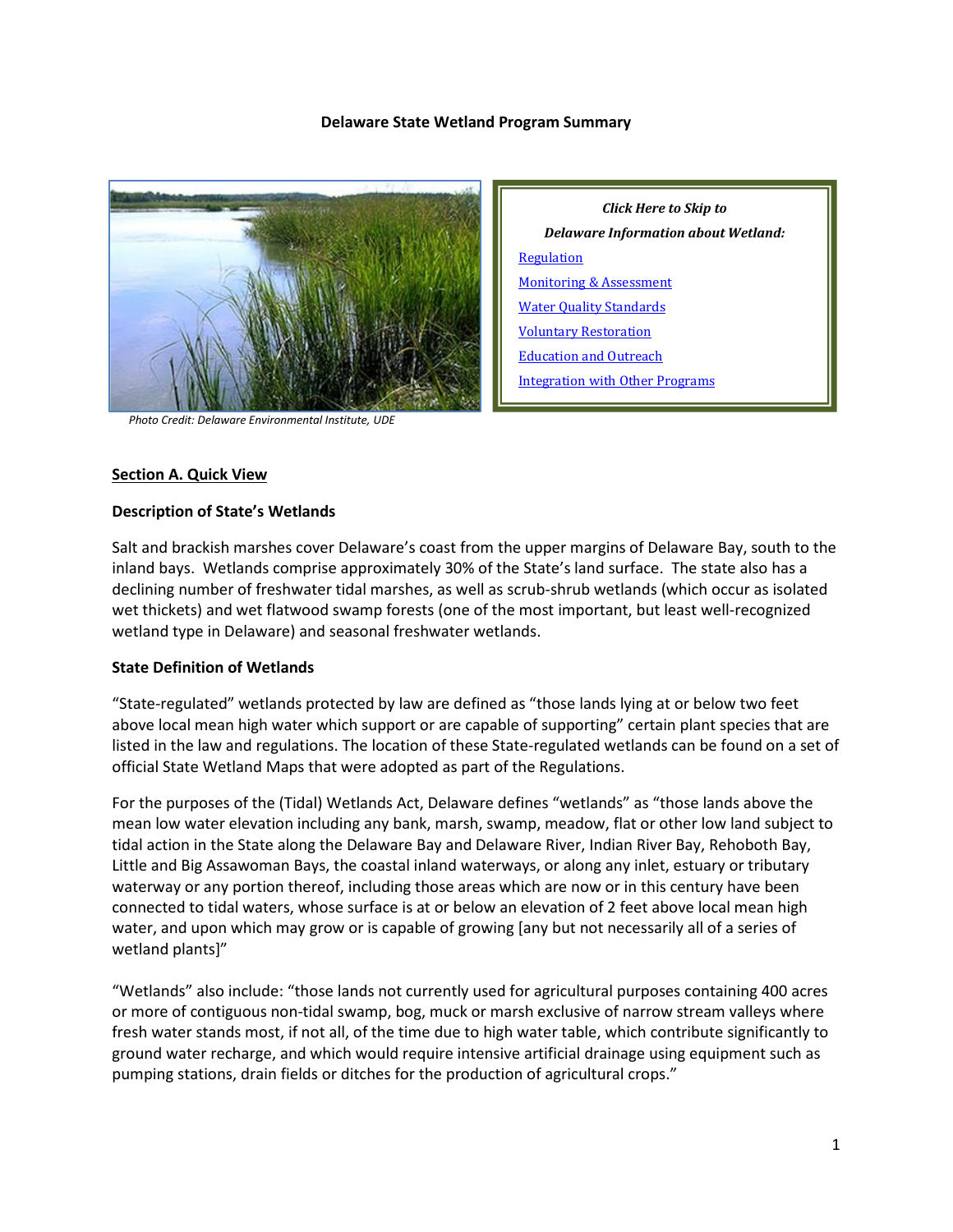# **Historic Wetland Loss/Gain\***

| <b>Original Wetland Acreage</b> | Remaining Wetland Acreage Acreage Lost |                                           | % Lost |
|---------------------------------|----------------------------------------|-------------------------------------------|--------|
| 479.785                         | 223,000                                | 256.785                                   | 54%    |
|                                 |                                        | Source: US Fish and Wildlife (Dahl, 1989) |        |

Note: A new state wetland mapping study has been conducted since the Dahl study data cited above. Please contact the state for a copy of the study.

#### **Primary State Wetlands Webpage**

State of Delaware Wetlands Page <http://www.dnrec.delaware.gov/Admin/DelawareWetlands/Pages/Portal.aspx>

Wetlands and Subaqueous Lands Permitting Webpage [http://www.dnrec.delaware.gov/wr/Information/Permits/Pages/WetlandsandSubaqueousLandsPermitti](http://www.dnrec.delaware.gov/wr/Information/Permits/Pages/WetlandsandSubaqueousLandsPermittingInfo.aspx) [ngInfo.aspx](http://www.dnrec.delaware.gov/wr/Information/Permits/Pages/WetlandsandSubaqueousLandsPermittingInfo.aspx)

#### **State Wetland Program Plan**

Delaware Wetland Monitoring Strategy [http://water.epa.gov/type/wetlands/upload/delaware\\_wpp.pdf](http://water.epa.gov/type/wetlands/upload/delaware_wpp.pdf)

#### **No Net Loss/Net Gain Goal**

No specific goal is stated in any existing statutes although working policy is applicable. However, Governor Markel has stated a "no net loss" goal for the state.

#### **State Resources for Wetland Work**

| <b>State</b><br><b>Name</b> | Core element #1:<br><b>Regulation</b>  | <b>Core Element #2:</b><br><b>Monitoring and</b><br>Assessment | <b>Core Element #3:</b><br><b>Wetland Water</b><br><b>Quality Standards</b> | <b>Core Element #4:</b><br>Voluntary<br>Wetland<br><b>Restoration</b> |
|-----------------------------|----------------------------------------|----------------------------------------------------------------|-----------------------------------------------------------------------------|-----------------------------------------------------------------------|
| Agency                      | <b>DNREC</b>                           | <b>DNREC</b>                                                   | <b>DNREC</b>                                                                | Fish and Wildlife                                                     |
| Source(s)                   | General funds<br>appropriation         | Unknown                                                        | Unknown                                                                     | Unknown                                                               |
| <b>Amount</b>               | Unknown                                | Unknown                                                        | Unknown                                                                     | Unknown                                                               |
| <b>Staffing</b>             | 9.5 FTE (9 FT and<br>$1 PT$ + seasonal | Unknown                                                        | Unknown                                                                     | Unknown                                                               |

#### **State Permitting Fees**

| <b>State Permitting Fee</b> | <b>State Name</b> |
|-----------------------------|-------------------|
| Yes/No                      | <b>YES</b>        |
| Amount (range)              | \$450             |
| Agency                      | <b>DNREC</b>      |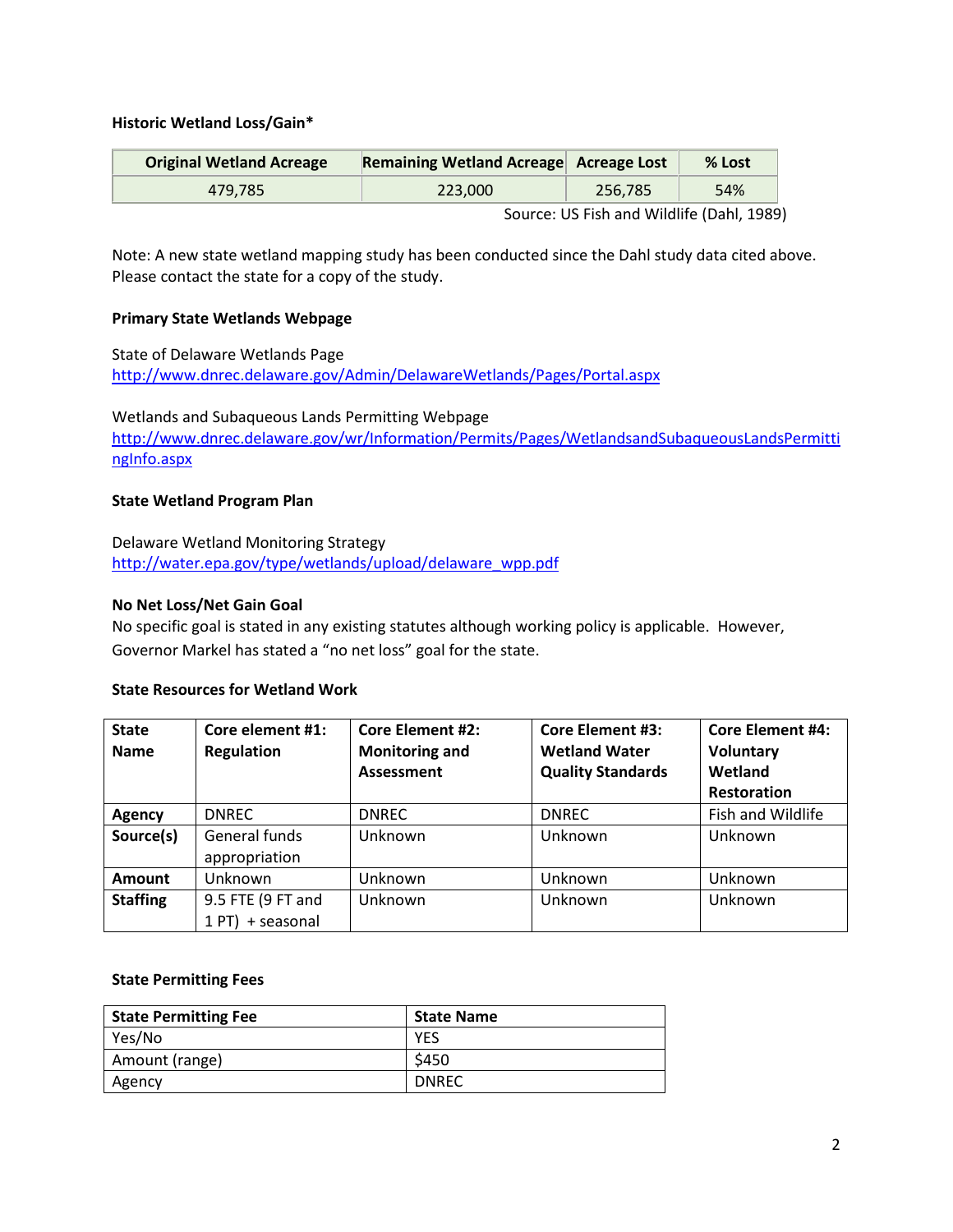#### **Innovative Features**

None.

## **Models and Templates**

None.

## <span id="page-2-0"></span>**Section B. Regulation**

# **How are Wetlands Regulated in Delaware?**

Delaware regulates all of its tidal wetlands as well as those non-tidal wetlands that include 400 or more contiguous acres. Delaware requires §401 certification for all activities that require a federally issued permit, such as a §404 permit, to ensure that projects will not violate Delaware's surface water quality standards (WQS). There is no direct state regulation currently provided for non-tidal wetlands. In addition to protections offered under §401/404 of the CWA, Delaware protects tidal wetlands under the Wetlands Act and submerged lands and tidelands under the Subaqueous Land Act.

"State-regulated" wetlands protected by law are defined as "those lands lying at or below two feet above local mean high water which support or are capable of supporting" certain plant species that are listed in the law and regulations. The location of these State-regulated wetlands can be found on a set of official State Wetland Maps that were adopted as part of the Regulations.

Within the Delaware Department of Natural Resources and Environmental Control numerous divisions conduct wetland-related activities, including the Division of Water Resources (DWR), Division of Fish and Wildlife (DFW), and Division of Soil and Water Conservation (DSWC). The DDNREC's Division of Water Resources (DWR), Wetlands and Subaqueous Lands Section operates the state's wetland regulatory and protection programs. The Division of Soil and Water Conservation's Coastal Management Program (CMP) issues consistency determinations for all federal actions, federal licenses or permits, and projects proposed in the coastal area.

• *Wetlands Act of 1973.* Tidal wetlands are regulated at the state level under the Wetlands Act of 1973 (7 Del. Code Chapter 66. Sec. 6601-6620). The Act regulates "lands subject to tidal action which are above the mean low water elevation and at or below an elevation of 2 feet above the local mean high water which are capable of growing certain listed species including any bank, marsh, swamp, meadow, flat or other low land. Also included are nontidal wetlands consisting of 400 acres or more of contiguous swamp, bog or marsh (exclusive of narrow stream valleys and lands currently used for agricultural purposes) where freshwater stands most, if not all of the time, which contribute significantly to groundwater recharge and which would require extensive artificial drainage. These areas are delineated on jurisdictional maps. The Act requires permits from the Delaware Department of Natural Resources and Environmental Control (DNREC). Permits for the (Tidal) Wetlands Act have been classified with type 1 and type 2 permits based on proposed activity type. Jurisdictional tidal wetlands are indicated on regulatory maps. Changes to Delaware's Wetlands Act are under consideration presently, to cover the loss of regulation at the federal level of isolated non-tidal wetlands. If a court rules that a tidal wetland permit denial is a taking without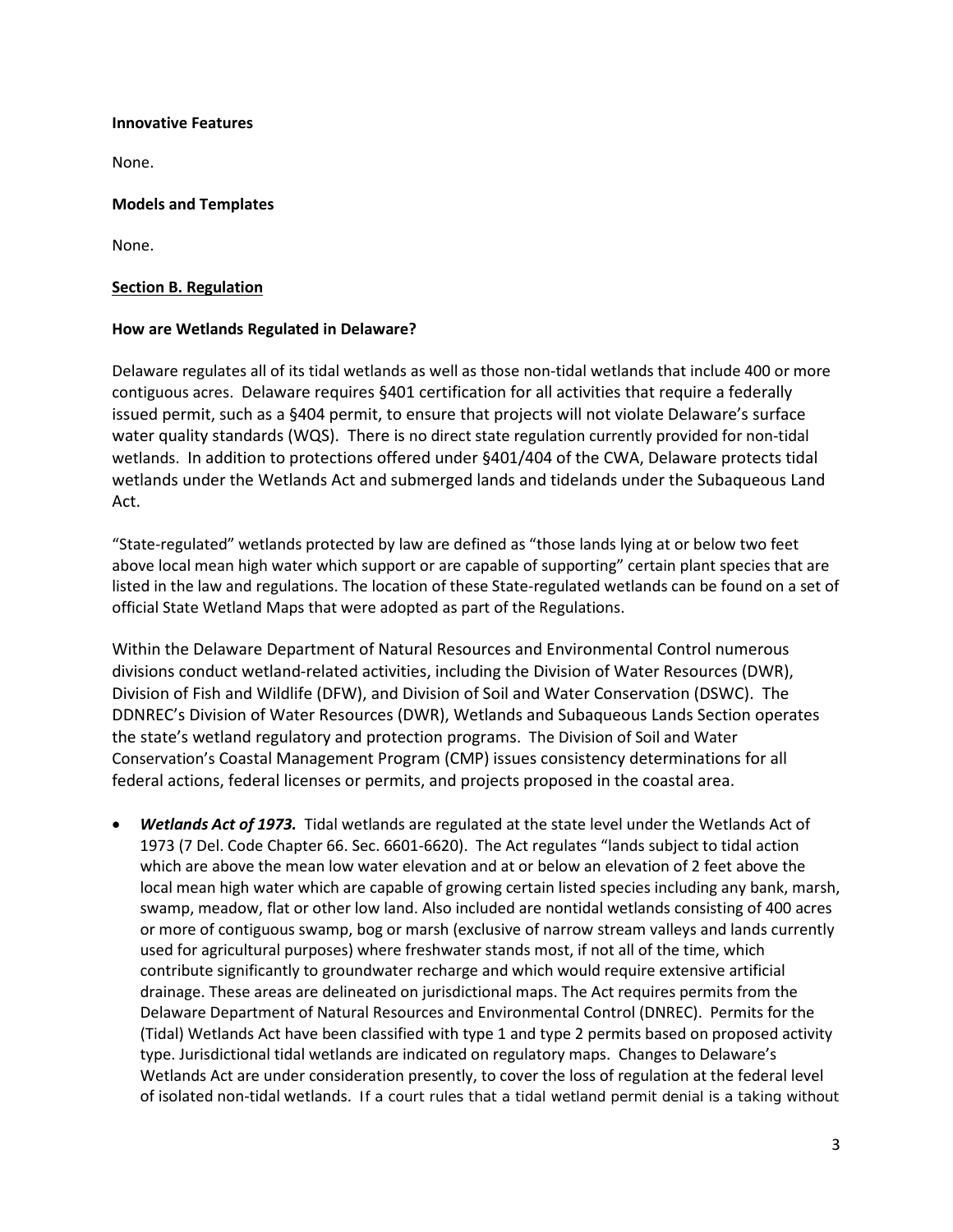compensation, DNREC is empowered to initiate condemnation proceedings in lieu of the court issuance of the permit.

• *Subaqueous Lands Act:* Lands under tidal and non-tidal waterways (streams, rivers, lakes, bays) are regulated pursuant to the Subaqueous Lands Act. Submerged lands include lands lying below the line of the mean low tide in the beds of all tidal waters within the boundaries of the state, together with the beds of rivers, streams, lakes, bays, and inlets. Tidelands include lands lying between the line of mean high water and the line of mean low water. [http://www.dnrec.state.de.us/water2000/Sections/Wetlands/regulations/SubaqueousRegs19921.p](http://www.dnrec.state.de.us/water2000/Sections/Wetlands/regulations/SubaqueousRegs19921.pdf) [df.](http://www.dnrec.state.de.us/water2000/Sections/Wetlands/regulations/SubaqueousRegs19921.pdf) Application form for Wetlands and Subacqueous lands:

<http://www.dnrec.state.de.us/water2000/Sections/Wetlands/Originals/basic.htm>

- *Coastal Zone Act.* The Coastal Zone Act prohibits new heavy industry uses anywhere in Delaware's Coastal Zone, as well as offshore bulk product transfer facilities in the Zone outside the Port of Wilmington. For the purposes of the State Coastal Zone Act, the Coastal Zone is an approximately four-mile wide strip along Delaware's coastline. The Act also establishes the Coastal Zone Act permit program for industrial development other than that of heavy industry in the coastal zone of Delaware.
- *Beach Preservation Act* (Del. Code Ann., tit. 7 Chapter 68 sec. 6801-6812). Some wetland areas are mapped.

| <b>Delineation Guidance</b>                                                     | <b>Yes</b> | <b>No</b> | <b>Detail</b>                                                                                                                                                                                                                                                                           |
|---------------------------------------------------------------------------------|------------|-----------|-----------------------------------------------------------------------------------------------------------------------------------------------------------------------------------------------------------------------------------------------------------------------------------------|
| Use State's Own Method<br>(Delaware bases wetland<br>delineation on state maps) | x          |           | Delaware wetland delineations are based on a series<br>of regulatory wetlands boundary maps that have<br>been adopted by the state pursuant to the State<br>Wetlands Act. The state is not allowed to delineate<br>wetlands, but the state's maps are used by the Corps in<br>Delaware. |
| Use Corps' 87 Manual and<br><b>Regional Supplement</b>                          | x          |           | Used by the Corps in conjunction with state maps                                                                                                                                                                                                                                        |
| Other (Please describe)                                                         |            | X         |                                                                                                                                                                                                                                                                                         |

## **Wetland Delineation**

*Description:* Delaware is one of three states that use wetland maps for delineation purposes (DE, NY and VT). Jurisdictional wetland delineation under the Wetlands Act is based on a series of regulatory wetlands boundary maps that have been adopted by the state pursuant to the statute. The maps, created from aerial photographs, depict the extent of wetlands that are regulated by the state. These maps have "regulatory status." Wetland areas jurisdiction under the state water quality regulations (and CWA §401) are delineated according to state regulations and the U.S. Army Corps of Engineers' 1987 *Wetlands Delineation Manual*.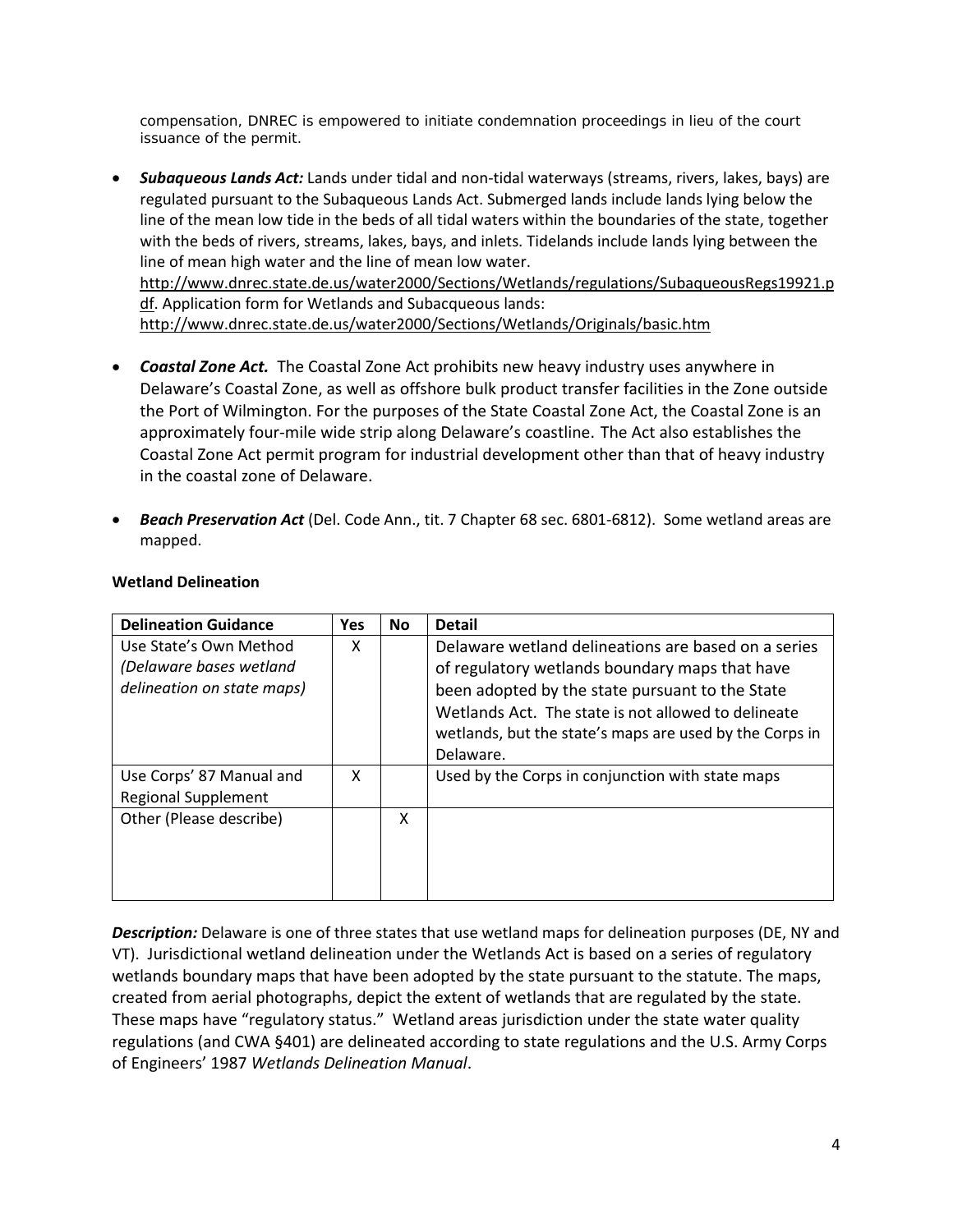# **Evaluation Methodology**

The State of Delaware is locked into state regulatory maps. Boundaries on a map can be changed by the state to reflect field indicators. The state believes the maps to be quite accurate (at least "in the ballpark"). Updates are complicated by issues of "takings" and face both political obstacles and public opposition.

# **Exempted Activities**

Because of the use of regulatory maps, the state looks at regulated/non-regulated instead of exemptions. The state's exemptions are more than the federal exemptions, and quite different. Exemptions to the Tidal Lands Act include certain mosquito control, construction of navigational aids, duck blinds, foot bridges, wildlife nesting structures, grazing, haying, hunting, fish and trapping.

## **Special Provisions for Agriculture and Forestry**

These provisions are a little narrower than federal provisions. Areas currently used for agriculture are excluded from regulation.

# **Penalties and Enforcement (Revisions from the state to this section are expected)**

The Corps manages most enforcement actions for the state. All statutes contain civil and criminal penalty sections. The Superior Court and Justice of Peace Courts have jurisdiction of offenses. The majority of violations (approximately 85%) are resolved through voluntary compliance and very few penalties or prosecutions are necessary. The program is increasingly performing more inspections (including over flights) to detect violations. Delaware law outlines enforcement actions for violations to the state's water quality standards. As a first step, the state may seek voluntary compliance by way of order, warning, notice or other educational means. If the complaint is not resolved through voluntary means, the state may impose a civil or administrative penalty; issue a temporary restraining order, injunction or other appropriate remedy; seek criminal penalties; issue a cease and desist order; or seal any source required to have a permit. Under the Wetlands Act, the state may issue a cease and desist order, impose civil penalties, and/or hold violators liable for the cost of restoration.

# **Permit Tracking**

DNREC manages a searchable state tracking system, called the *Delaware Environmental Navigator*, which contains information collected on permits, §401 certifications, enforcement actions, and environmental monitoring. Data is available for viewing both as a map and as text. Routine aerial and ground surveillance is also conducted.

# **State General Permit (statewide vs. regional coverage)**

| <b>Permit Coverage</b>   | Yes | <b>No</b> | <b>Detail (Type of Permit)</b> |
|--------------------------|-----|-----------|--------------------------------|
| Regional General Permit  |     | Λ         |                                |
| Statewide General Permit |     | v<br>Λ    |                                |

*Description:* Delaware has no SPGPs for activities regulated under §404. However, the state does have two state-level program general permits (SPGP) for subaqueous waters: 1) SPGP #18 permits a range of activities, including docks and shoreline stabilization, inside substantially developed artificial lagoons and 2) SPGP #20 regulates bulkheading, docks and piers.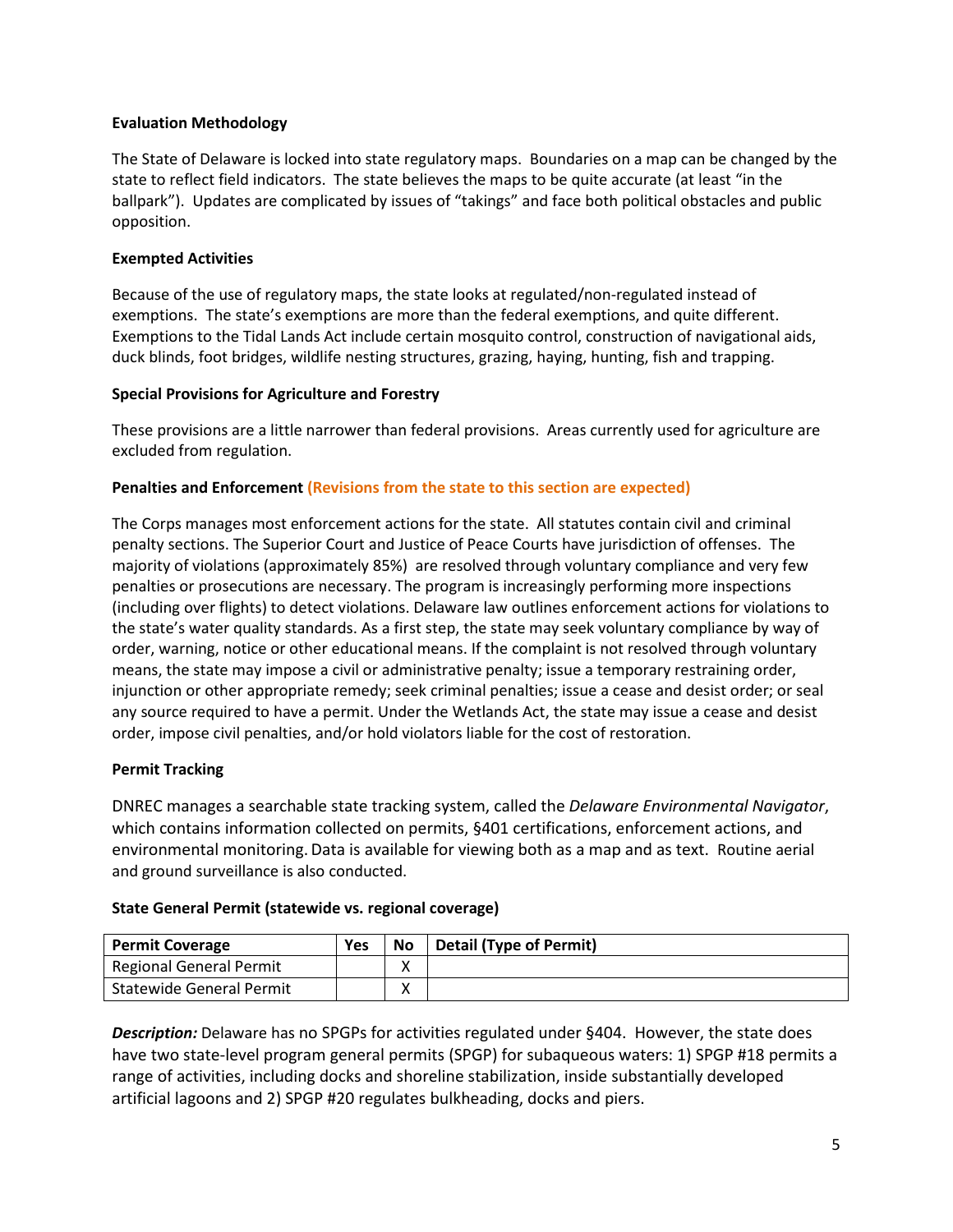#### **Assumption of 404 Powers**

| <b>Assumption Status</b>         | Yes | <b>No</b>         | <b>Detail</b> |
|----------------------------------|-----|-------------------|---------------|
| Assumed                          |     | $\checkmark$<br>Λ |               |
| <b>Working Toward Assumption</b> |     |                   |               |
| <b>Explored Assumption</b>       | ↗   |                   |               |

**Detail:** The state is working towards assumption.Attempts to enact a freshwater wetlands bill were unsuccessful in the early 1990s and 2013. The state may only have jurisdiction over certain types of wetlands as "special resources."

## **Joint permitting**

There is no joint permitting between the state and the Corps. However, there is coordination. Monthly meetings are conducted with U.S. Army Corps of Engineers (Corps), U.S. Environmental Protection Agency, U.S. Fish & Wildlife Service, and National Marine Fisheries Service. Also quarterly enforcement meetings.

# **Special Area Management Plans and Advanced Identification Plans**

The state does not have any SAMPs or ADIDs. However, the state does have the Virginia Natural Area Preserves Program, which protects some of the most significant natural areas in the Commonwealth. A site becomes a component of the preserve system once it is dedicated as a natural area preserve by the Director of the Department of Conservation & Recreation. Natural area dedication works in much the same way as a conservation easement by placing legally binding restrictions on future activities on a property. If a permit application falls into an SNA, then special parameters may be added to the permit. For more information about SNAs, go to:

[http://www.dcr.virginia.gov/natural\\_heritage/natural\\_area\\_preserves/](http://www.dcr.virginia.gov/natural_heritage/natural_area_preserves/)

## **Buffer Protections**

Buffers for wetlands and waters are imposed by three county planning and zoning offices. The focus of this work is pollution, not wetland protection.

# **Mitigation Policy**

Delaware requires mitigation for wetlands and subaqueous lands permits and water quality certifications. While the corps permits distrubances of 1/10 acre, in Delaware the state only allows this disturbance if it is a necessary infrastructure project (e.g. pipelines, sewer/water line) and require compensation for such disturbances. Delaware's Regulations Governing the Control of Water Pollution outline guidelines for compensatory mitigation under the water quality certification program. The regulations allow creation and restoration, as well as compensation through the purchase of mitigation bank credits. Preference is stated for advance compensation that is on-site and within the same watershed as the impacted water. Preferred compensation ratios are not to exceed 3:1. Conservation easements, monitoring, functional assessment, maintenance and reporting programs may be required on mitigated wetlands.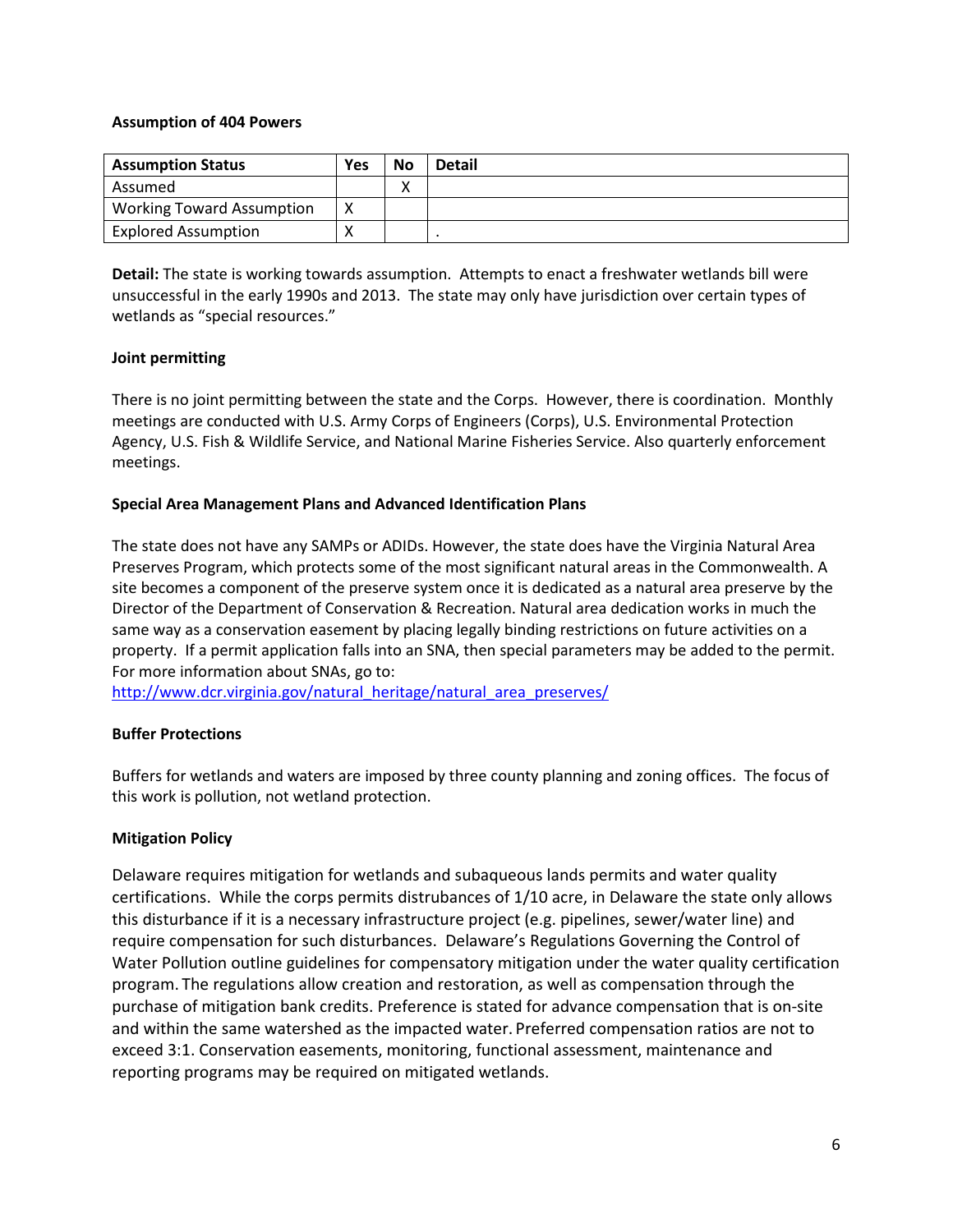# **Mitigation Database**

The state currently does not maintain a mitigation tracking database. Permits are in a tracking database, but mitigation permits are not separate.

## <span id="page-6-0"></span>**Section C. Monitoring and Assessment**

# **Agency Responsible for Wetland Monitoring and Assessment**

The Delaware Department of Natural Resources and Environmental Control is the primary agency responsible for monitoring and assessment. DNREC-DWR's Watershed Assessment Section (WAS) manages the state's water quality monitoring program and is working to integrate wetlands and watershed management into program activities. WAS has developed a standardized protocol for nontidal wetlands and is developing a standardized protocol for tidal wetland monitoring that will be used to assess wetland conditions and prioritize restoration and protection on the watershed scale.

# **Mapping/Inventory**

- Tidal wetlands maps have been prepared by the state. The National Wetlands Inventory is complete for Delaware.
- Most recent maps of Delaware are the *Statewide Wetlands Mapping Project* (SWMP) completed in 1992 for all of Delaware. There is now a GIS layer with the SWMP data available on Delaware's Environmental Navigator, go to:<http://www.nav.dnrec.delaware.gov/DEN3/>
- The most recent wetland maps for the State are based on 2007 aerial photography. These maps updated prior NWI and State maps from 1981/2 and 1992, respectfully using existing Soil Surveys, land use data, statewide natural heritage data, and color-infrared photointerpretation.
- The Cowardin classification system and the LLWW system that identifies landscape position, landform, and hydrology modifiers was used to label each wetland polygon in addition to special state modifiers including exceptional ecological community types.
- Delaware has an estimated 125,000 acres of tidal wetlands and 225,000 acres of freshwater nontidal wetlands (new, more accurate mapping has increased former totals from NWI).
- Updated wetlands mapping is planned to take place at 10-year intervals.

# **State Wetland Mapping Public Portal**

- The state has a Wetland Subaqeuous Lands Department map overlay available at: <http://www.dnrec.delaware.gov/Admin/DelawareWetlands/Pages/Wetlands-Maps.aspx>
- Delaware also provides The Environmental Navigator at: Delaware's Environmental Navigator, go to: <http://www.nav.dnrec.delaware.gov/DEN3/>

## **Wetland Classification and Assessment**

*Wetland Classification:* Delaware uses an HGM-based system for classifying wetlands in Delaware that was developed for the mid-Atlantic by Brooks et al. This method provides a description of the subclasses including example communities, hydrology, NWI classification, and major sources of variation. The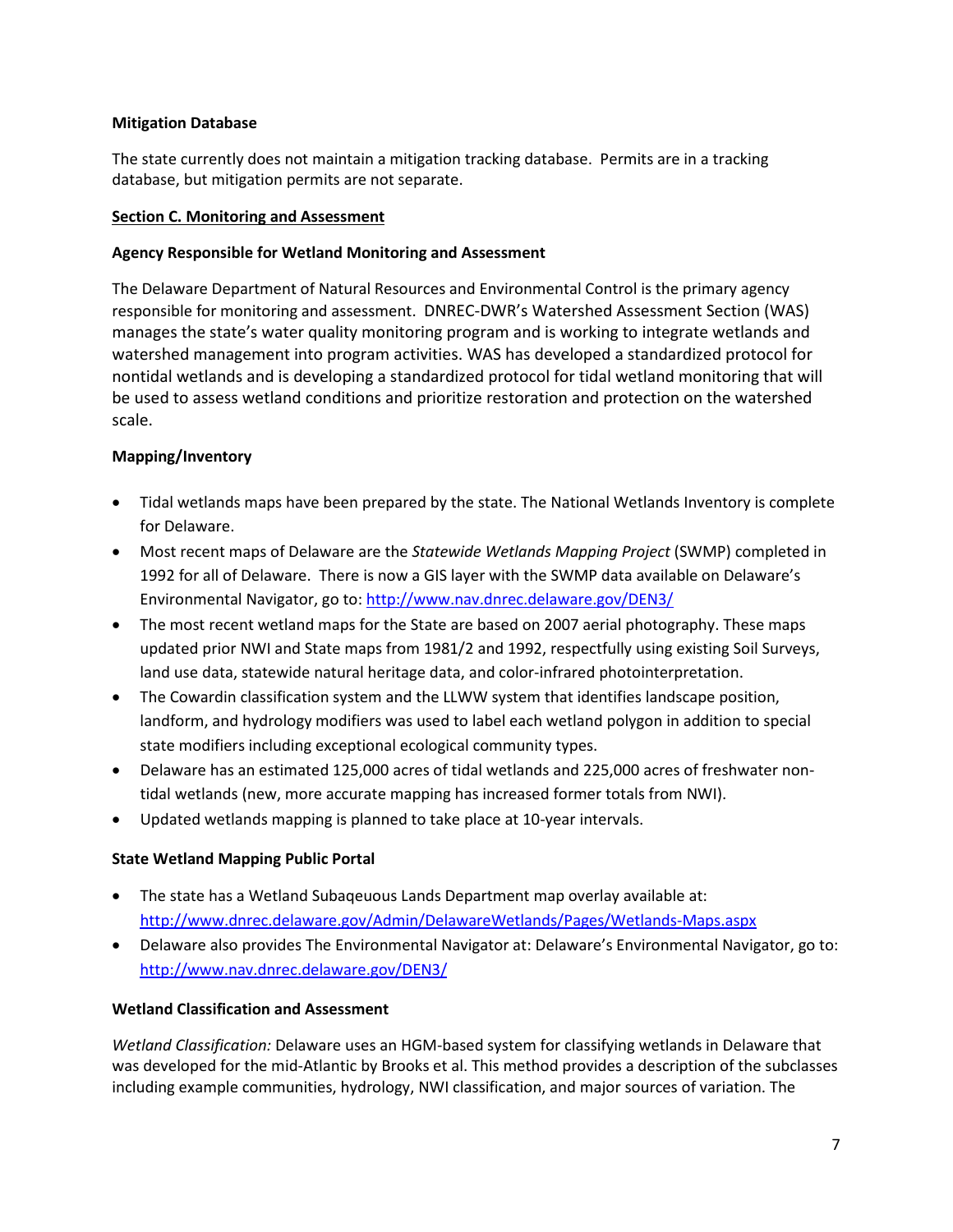different wetland types can be differentiated using the wetland maps that have been improved with the HGM modifiers.

*Wetland Assessment:*Delaware employs three different assessment approaches for wetlands.

- 1) Delaware Rapid Assessment Procedure (DERAP) is a rapid assessment method for determining the condition of a wetland based on a short site visit [\(http://www.dnrec.delaware.gov/Admin/DelawareWetlands/Documents/DERAP\\_Field\\_Protocol\\_v6](http://www.dnrec.delaware.gov/Admin/DelawareWetlands/Documents/DERAP_Field_Protocol_v6%200_Aug2010.pdf) %200 Aug2010.pdf). The DERAP was developed to meet the needs of users that require a rapid assessment of the general condition of a wetland that is based on current site conditions. The DERAP uses a 2-page checklist of stressors and other site features to produce an overall score of wetland condition.
- 2) The *Delaware Comprehensive Assessment Procedure* (DECAP) is a comprehensive assessment method for determining the condition of a wetland site relative to reference condition [\(http://www.dnrec.delaware.gov/Admin/DelawareWetlands/Documents/DECAP%20Protocol%20v5](http://www.dnrec.delaware.gov/Admin/DelawareWetlands/Documents/DECAP%20Protocol%20v5.2%20July%2009.pdf) [.2%20July%2009.pdf\)](http://www.dnrec.delaware.gov/Admin/DelawareWetlands/Documents/DECAP%20Protocol%20v5.2%20July%2009.pdf). The DECAP and associated assessment models have been developed and refined by both regional and national wetland scientists following standard HGM development guidelines. Protocols for the DECAP can be obtained by contacting DNREC Watershed Assessment Section. DERAP is coordinated with DECAP.
- 3) The state also has a *Mid-Atlantic Tidal Wetland Rapid Assessment Method* [\(http://www.dnrec.delaware.gov/Admin/DelawareWetlands/Documents/Tidal%20Rapid\\_Protocol%](http://www.dnrec.delaware.gov/Admin/DelawareWetlands/Documents/Tidal%20Rapid_Protocol%203.0%20Jun10.pdf) [203.0%20Jun10.pdf\)](http://www.dnrec.delaware.gov/Admin/DelawareWetlands/Documents/Tidal%20Rapid_Protocol%203.0%20Jun10.pdf). The overall formatting follows that of CRAM to depict the major wetland attributes including Plant Community (biotic and physical structure), Hydrology, and Buffer.
- 4) Intensive assessment involves the direct measure of specific wetland functions, processes and ecosystem services. Intensive assessments are performed to validate landscape, rapid, and comprehensive assessments and to determine long term changes in wetlands. Currently, the WMAP is working to establish permanent monitoring stations in wetlands throughout the State to collect baseline data on healthy and impacted wetlands and to determine how they are responding to different stressors and changing overtime.

# **Statewide Wetland Monitoring Plan**

The Department has a *Delaware Wetland Monitoring Strategy* which was developed in 2011. [http://water.epa.gov/type/wetlands/upload/delaware\\_wpp.pdf](http://water.epa.gov/type/wetlands/upload/delaware_wpp.pdf)

## **Overall Wetland Gain and Loss Tracking System**

Delaware does not currently have an overall gains and loss tracking system.

#### **Wetland Monitoring and Assessment Characteristics**

| Leve!    | None | Level 1            | Level 2            | Level 3            |
|----------|------|--------------------|--------------------|--------------------|
| Delaware |      | Information Needed | Information Needed | Information Needed |

| $\tau$ <sub>V</sub> pe | None | IBI                | Condition                 | <b>Functional</b>         |
|------------------------|------|--------------------|---------------------------|---------------------------|
| Delaware               |      | Information Needed | <b>Information Needed</b> | <b>Information Needed</b> |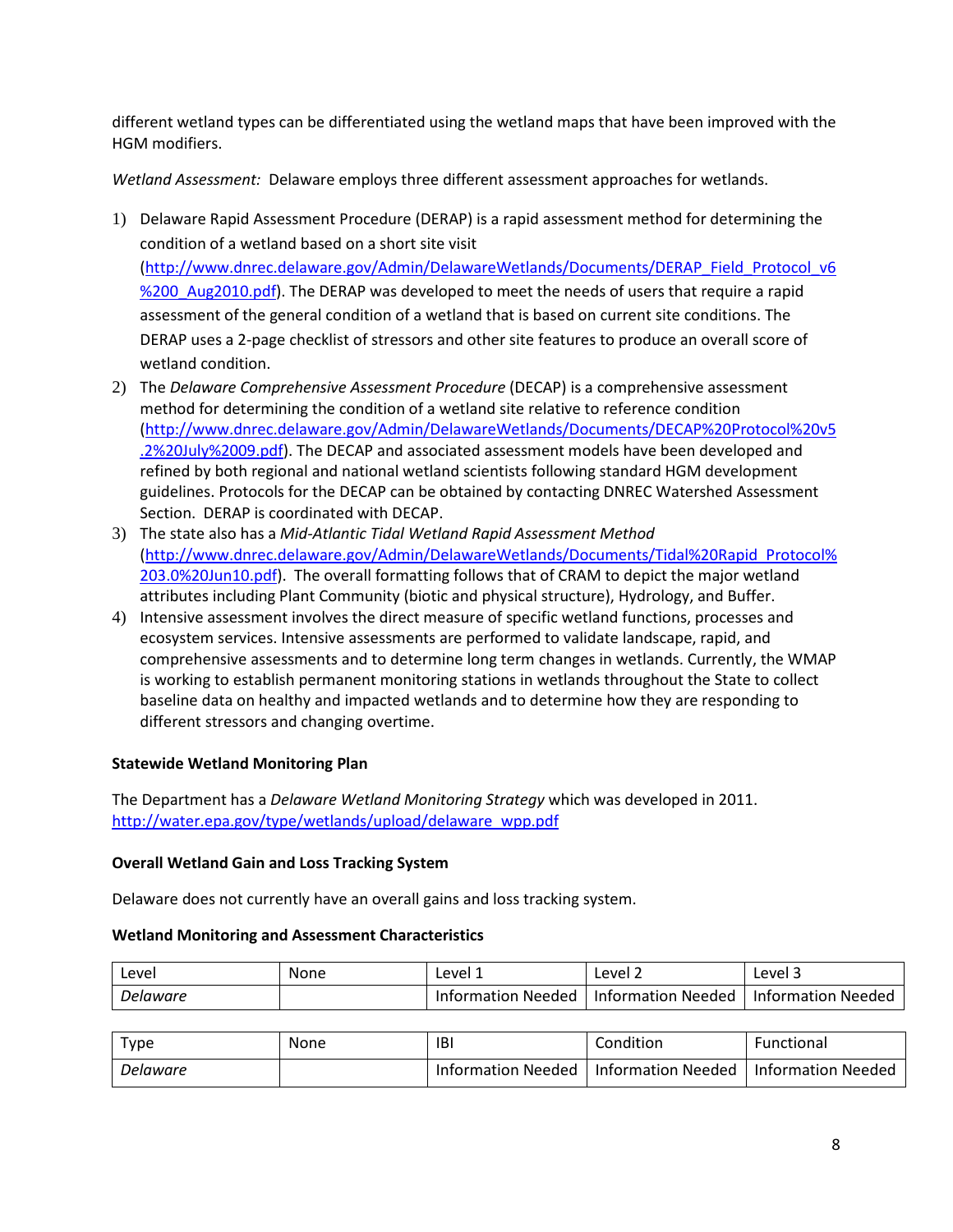| Freauency       | <b>None</b> | <b>Project Specific</b>                 | Ongoing |
|-----------------|-------------|-----------------------------------------|---------|
| <b>Delaware</b> |             | Information Needed   Information Needed |         |

*Description:* The Watershed Assessment Section (WAS) maintains a Surface Water Quality Monitoring Program for all waters of the state. The program collects data on the chemical, physical, and biological characteristics of Delaware waters. This information is entered into a national database called STORET (storage and retrieval system) and is used in assessing the water quality of each basin for the state's Watershed Assessment Report (CWA §305(b) Report).

WAS's Wetland Monitoring and Assessment Program has developed standardized protocols for nontidal wetlands and is developing standardized protocols for tidal wetlands and restoration sites. Protocols are based on assessing the condition of wetlands and determining the dominant stressors that are lowering wetland condition on the watershed level. Methodologies include the Delaware Comprehensive Assessment Protocol (DECAP) and the Delaware Rapid Assessment Protocol (DERAP). DECAP is an assessment of a wetland based on the vegetation, hydrology, soils, surrounding land use, and topography of the site. DERAP is a rapid assessment methodology based on identifying the presence or absence of stressors to wetland sites in three categories: hydrology; habitat and plant community; and surrounding buffers. The program is also prioritizing land for restoration and protection.

## **Participation in National Wetland Condition Assessment**

| <b>NWCA Study Type</b>             | Yes | Nο |
|------------------------------------|-----|----|
| <b>National Study</b>              |     |    |
| <b>State Intensification Study</b> |     |    |

## <span id="page-8-0"></span>**Section D. Water Quality Standards**

## **Wetland and Water Quality Standards**

| <b>Type</b>                                                                                                        | <b>None</b> | <b>Use Existing</b><br><b>WQ</b><br><b>Standards</b> | <b>In Process</b> | Adopted | <b>Future</b><br><b>Direction</b> |
|--------------------------------------------------------------------------------------------------------------------|-------------|------------------------------------------------------|-------------------|---------|-----------------------------------|
| <b>Wetland-specific</b><br><b>Designated Uses</b>                                                                  |             | X                                                    |                   |         |                                   |
| Narrative criteria in<br>the standards to<br>protect designated<br>wetland uses                                    |             | X                                                    |                   |         |                                   |
| Numeric criteria in<br>the standards<br>based on wetland<br>type and location<br>to protect the<br>designated uses |             | X                                                    |                   |         |                                   |
| Anti-degradation<br>policy includes<br>wetlands                                                                    |             | X                                                    |                   |         |                                   |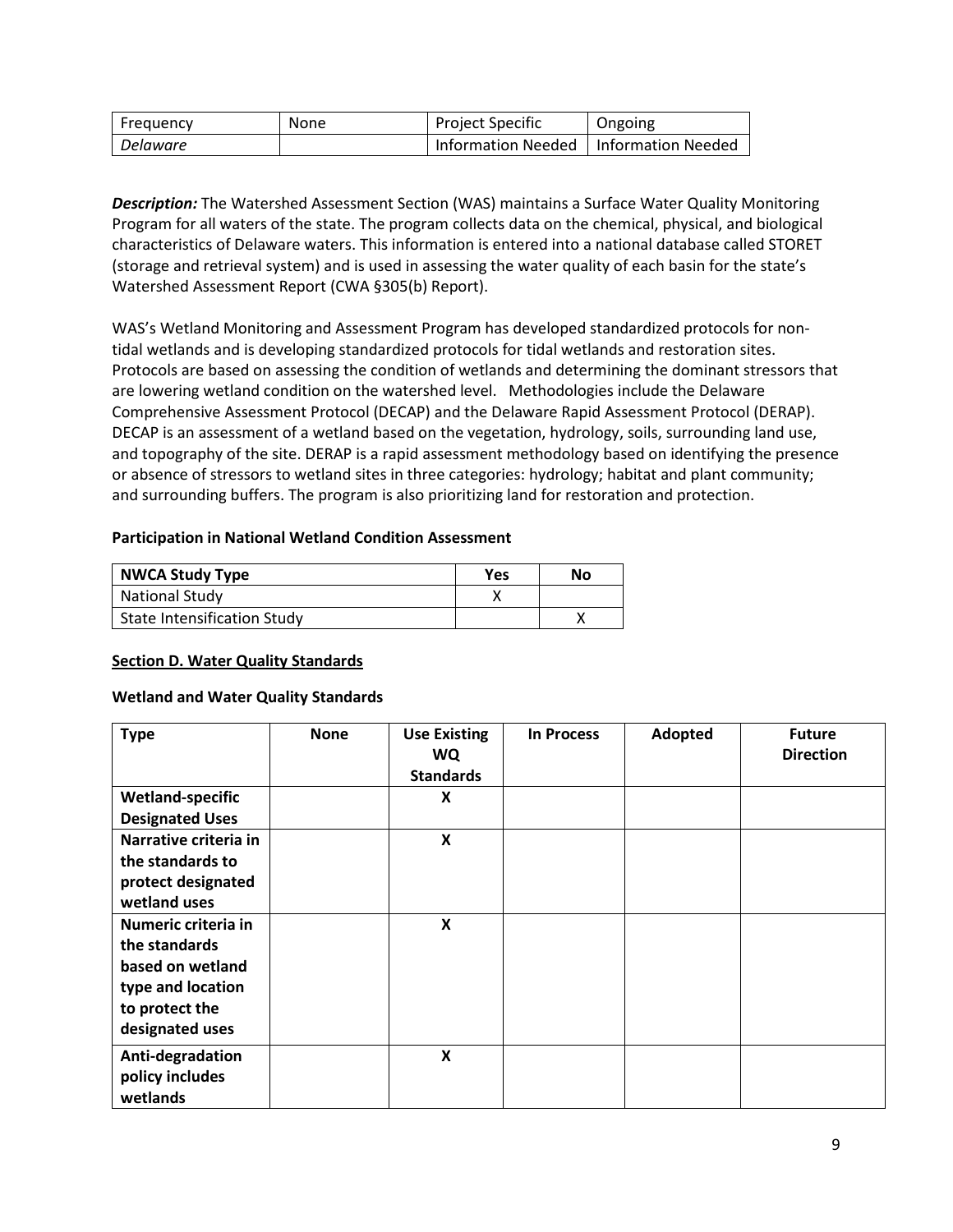*Description:* Delaware has not adopted water quality standards or designated uses specific to wetlands. However, WQS and designated uses apply to all "waters of the state," which include wetlands. Surface WQS are narrative and numeric in nature and include criteria related to temperature, dissolved oxygen, bacteria, nutrients and toxic substances. State WQS designate wetland-related uses, including fish, aquatic life and wildlife habitat and primary and secondary contact recreational activities. Anti-degradation standards are not specifically identified for wetlands, and so the provisions that apply to all "waters of the state" also apply to wetlands. Degradation of water quality in such a manner that results in reduced number, quality, or river or stream mileage of existing uses is prohibited.

## <span id="page-9-0"></span>**Section E. Voluntary Wetland Restoration**

Delaware does not have a formal, statewide voluntary wetland restoration program at this time.

• The state's Ecological Restoration and Protection Team (ERPT) is a coalition of state and federal agencies and organizations that works to restore and protect streams, drainage ditches, wetlands, and riparian corridors in a coordinated effort to ensure that the maximum level of environmental results are being derived to enhance water quality, provide stream-bank protection and reduce erosion, and establish wildlife habitat. ERPT's wetland restoration takes place in a variety of settings from marginal agricultural fields to school yards to create additional wildlife habitat, improve water quality and increase the efficiency of farming operations.

<http://www.dnrec.delaware.gov/swc/district/Pages/Restoration.aspx>

- Delaware's Division of Fish and Wildlife (DNREC-DFW) partners with state and federal agencies, private landowners, and other organizations on voluntary wetland management and restoration programs. The Division promotes private conservation and restoration of wetland habitat by citizens on their own land as part of its private and public land wetland restoration program, *Phragmites* control cost-share program, and other invasive species control programs.
- The Division of Soil and Water Conservation's Coastal Management Program (CMP) conducts coastal restoration and education programs and provides special area management planning and assistance to state and local governments for local land use planning. This effort has included lots of work on public beach areas.
- Delaware's Division of Parks and Recreation has an Open-Space Program for purchasing environmentally sensitive areas adjacent to public lands and also has easements on property containing wetlands.
- The Department of Agriculture administers an agriculture preservation program.
- The state also coordinates with U.S. Fish and Wildlife Service under the Partners for Wildlife Program.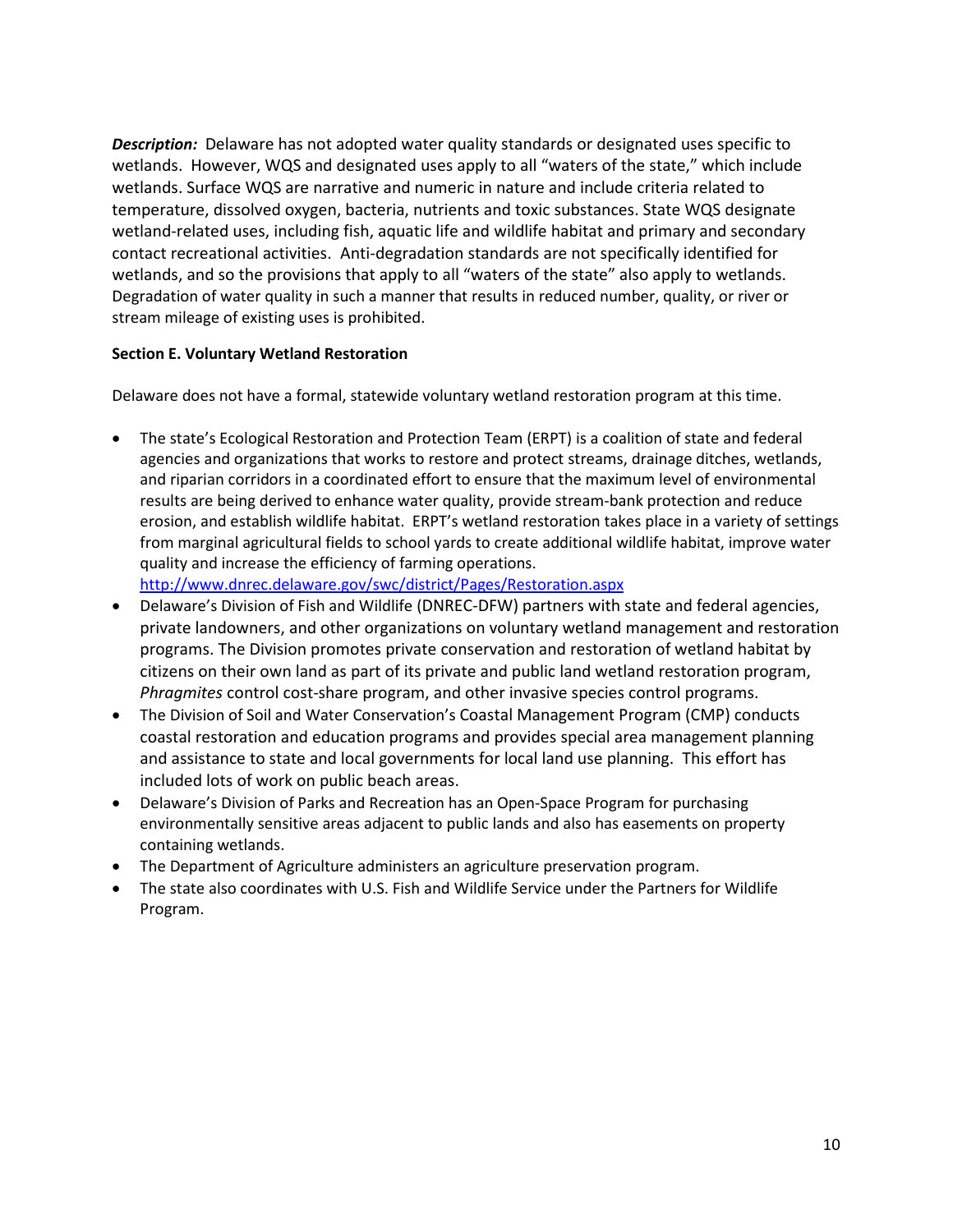# **Types of Wetland Restoration Work Funded by the State:**

| <b>Type of Work</b>             | <b>YES</b> | <b>NO</b> | <b>Description</b>                                       |
|---------------------------------|------------|-----------|----------------------------------------------------------|
| Fund Wetland Restoration (may   | x          |           | Division of Fish and Wildlife                            |
| include easement agreements)    |            |           | Division of Soil and Water Conservation                  |
|                                 |            |           | Division of Parks and Recreation Open Space Program      |
| <b>Private Land Restoration</b> | x          |           | If adjacent to public lands only - Division of Parks and |
|                                 |            |           | Recreation                                               |
| <b>Public Land Restoration</b>  | x          |           | DNREC - DFW, DSWG - CMP                                  |
| <b>Technical Assistance</b>     | x          |           | All relevant agencies                                    |
| Tax Incentives                  |            | χ         |                                                          |
| Other                           |            | Χ         |                                                          |

# **Voluntary Wetland Restoration Program Components**

| <b>Wetland Restoration Efforts</b>                                                                                 | Nothing in<br>the Works | <b>Planning</b> | <b>In Progress</b> | Mature/<br>Complete |
|--------------------------------------------------------------------------------------------------------------------|-------------------------|-----------------|--------------------|---------------------|
| Program has a set of restoration<br>goals                                                                          | N/A                     |                 |                    |                     |
| Coordinate with relevant<br>agencies that outline<br>restoration/protection goals and<br>strategies and timeframes | N/A                     |                 |                    |                     |
| Developed multi-agency body to<br>coordinate restoration/<br>protection efforts                                    | N/A                     |                 |                    |                     |
| Set restoration goals based on<br>agency objectives and available<br>information                                   | N/A                     |                 |                    |                     |

# **Goals for Restoration Projects\***

| Goal                                    | <b>Yes</b> | No | <b>Description</b> |
|-----------------------------------------|------------|----|--------------------|
| No Net Loss                             | x          |    |                    |
| Reverse Loss/Net Gain                   |            | x  |                    |
| Nonpoint Source Pollution (NPS)/WQ      |            | Χ  |                    |
| <b>Total Maximum Daily Load (TMDLs)</b> |            | x  |                    |
| Habitat                                 | χ          |    |                    |
| <b>Coastal Protection</b>               | χ          |    |                    |
| <b>Floodwater Protection</b>            |            | Χ  |                    |
| Groundwater                             |            | χ  |                    |
| Other (please describe)                 |            | x  |                    |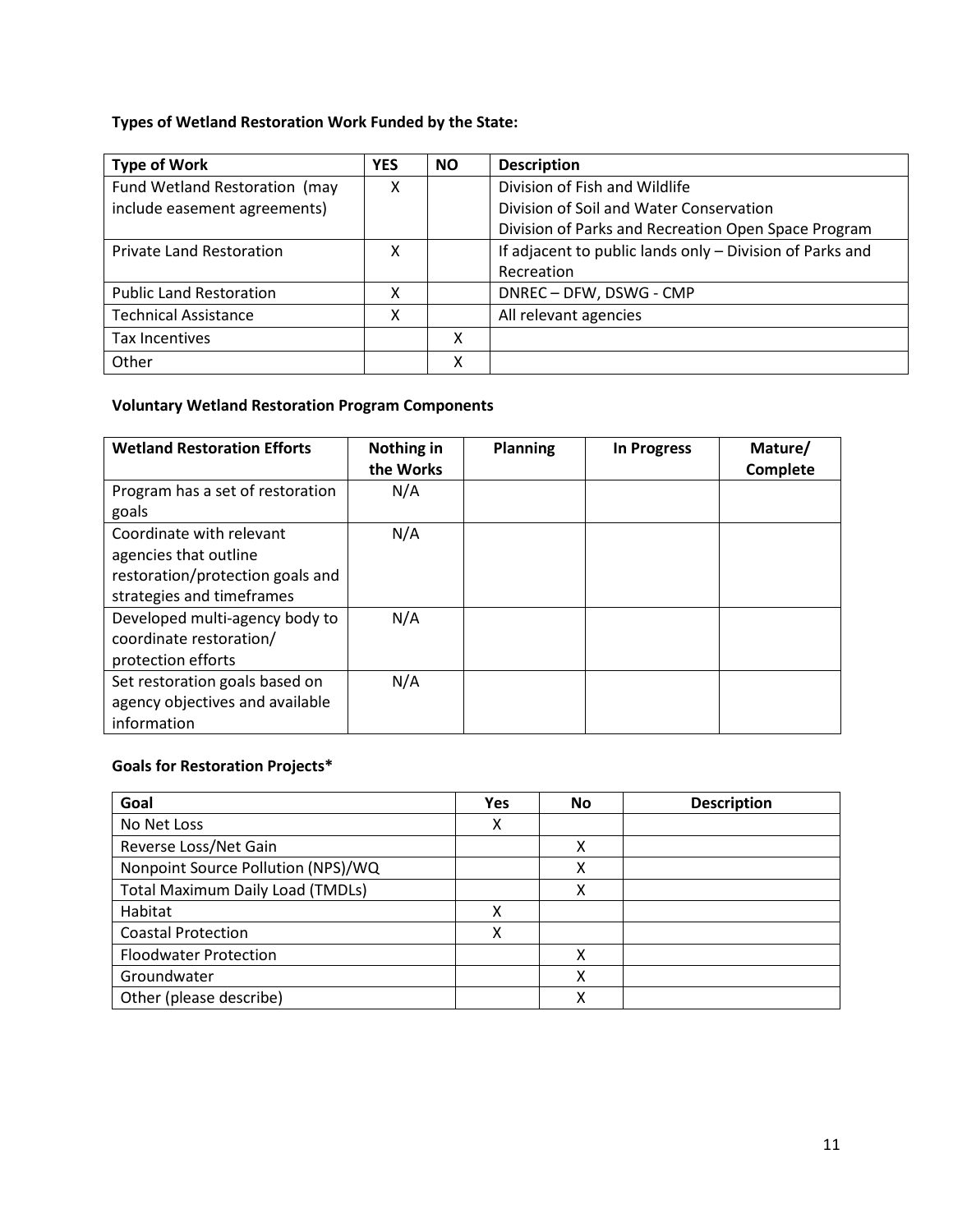## **Landowner Guides and Handbooks to Assist with Voluntary Wetland Restoration Efforts**

- State website to support voluntary restoration efforts by citizens: [http://www.dnrec.delaware.gov/Admin/DelawareWetlands/Pages/LandownerProtectionOptions.as](http://www.dnrec.delaware.gov/Admin/DelawareWetlands/Pages/LandownerProtectionOptions.aspx) [px](http://www.dnrec.delaware.gov/Admin/DelawareWetlands/Pages/LandownerProtectionOptions.aspx)
- *Wetland Restoration in Delaware: A Landowner's Guide – Part 1: Restoration Stories* [http://www.dnrec.delaware.gov/Admin/DelawareWetlands/Documents/restoration%20guidebook](http://www.dnrec.delaware.gov/Admin/DelawareWetlands/Documents/restoration%20guidebook%20part%201%20all%2024%20pages.pdf) [%20part%201%20all%2024%20pages.pdf](http://www.dnrec.delaware.gov/Admin/DelawareWetlands/Documents/restoration%20guidebook%20part%201%20all%2024%20pages.pdf)
- *Wetland Restoration in Delaware: A Landowner's Guide – Part 1: Resources for Restoration* [http://www.dnrec.delaware.gov/Admin/DelawareWetlands/Documents/restoration%20guidebook](http://www.dnrec.delaware.gov/Admin/DelawareWetlands/Documents/restoration%20guidebook%20part%201%20all%2024%20pages.pdf) [%20part%201%20all%2024%20pages.pdf](http://www.dnrec.delaware.gov/Admin/DelawareWetlands/Documents/restoration%20guidebook%20part%201%20all%2024%20pages.pdf)
- *Land Use Decision Making and Wetland Protection: A Guide for Public Participation* [http://www.dnrec.delaware.gov/Admin/DelawareWetlands/Documents/Delaware%20Wetlands%2](http://www.dnrec.delaware.gov/Admin/DelawareWetlands/Documents/Delaware%20Wetlands%20Public%20Participation%20Guidebook%20Final.pdf) [0Public%20Participation%20Guidebook%20Final.pdf](http://www.dnrec.delaware.gov/Admin/DelawareWetlands/Documents/Delaware%20Wetlands%20Public%20Participation%20Guidebook%20Final.pdf)

# <span id="page-11-0"></span>**Section F. Innovative and/or Highly Effective Education and Outreach**

- DFW's *Aquatic Resources Education (ARE) Center,* funded with grants from FWS, hosts wetlandrelated teacher and youth group education trainings at the Center's overnight lodge. The Eco-Explorers Program, started with a grant from the Delaware Department of Education, is a hands-on education field-trip program that allows fifth grade students to learn about tidal salt marsh plants and animals. In addition, DFW has helped to integrate wetlands into the seventh grade watershed curriculum through a presentation on Delaware wetlands and other activities.
- Through its ARE Center, DFW has also developed, in collaboration with local high school students, *Wetland Activities for Delaware Educators (WADE) kits*. The kits, a series of eight interactive "curriculum-standard-correlated" learning stations, are loaned out to middle school teachers across the state. DFW runs WADE kit trainings to introduce teachers to the kit and show them how to use it. ARE has also assisted in adapting and producing copies of the WADE kits for use by educators in New Jersey.

# **Section G. Climate Change and Wetlands**

The State of Delaware is engaged in a range of climate change-related activities. However, the state wetland program is not able to evaluate any permit decisions related to a changing climate. While they may be able to warn about changes, they cannot regulate unless change has been document on a map. Examples of state-level work in Delaware on climate change that relate to wetlands include:

• The Delaware Department of Natural Resources and Environmental Control (DNREC) developed a statewide climate change vulnerability and risk assessment, which was published in March 2014. [The Delaware Climate Change Impact Assessment](http://www.georgetownclimate.org/resources/delaware-climate-change-impact-assessment) summarizes past climate trends and future climate projections for Delaware and provides a summary of current and future impacts from changes in temperature, precipitation, and sea level on five key sectors: public health, water resources, agriculture, wildlife and ecosystems, and infrastructure.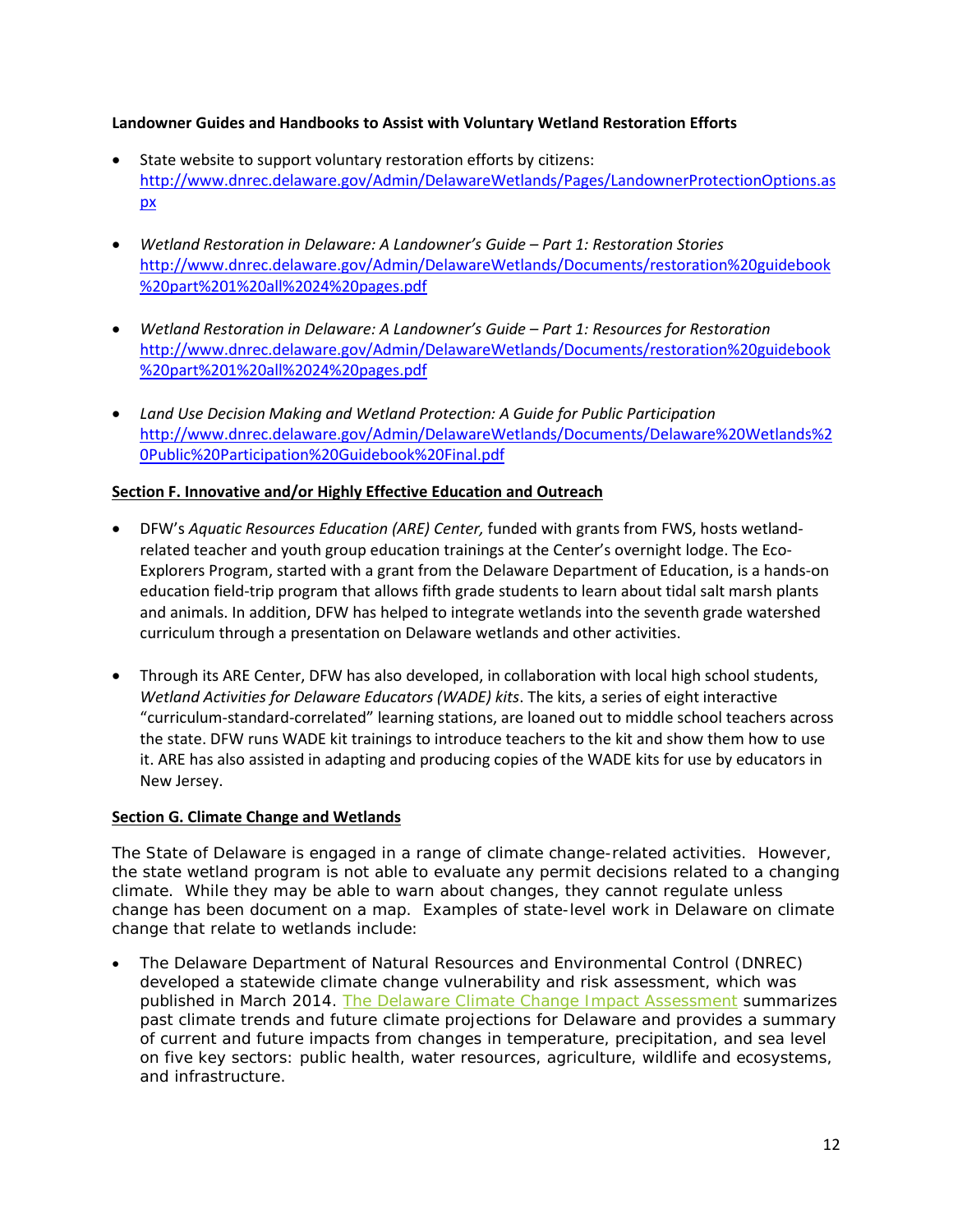• The Delaware Coastal Programs Section of DNREC is leading a multi-year Sea Level Rise [Initiative](http://www.georgetownclimate.org/resources/delaware-sea-level-rise-initiative) to help assess and prepare for the potential impacts of sea-level rise in the state. Delaware's Sea Level Rise Advisory Committee (SLRAC) was established by DNREC in 2010 and supports the Initiative, helping the state assess and plan for sealevel rise. They also used a simple model to develop maps to show the possible impacts of inundation based on various Sea Level Rise scenarios for Delaware's waterways and the land that surrounds them (watersheds) including tidal wetlands: <http://www.dnrec.delaware.gov/Pages/SLRMaps.aspx>

SLRAC released a report entitled, "Preparing for Tomorrow's High Tide: Sea Level Rise [Vulnerability Assessment for the State of Delaware,](http://www.georgetownclimate.org/resources/preparing-for-tomorrows-high-tide-sea-level-rise-vulnerability-assessment-for-the-state-of) in July 2012. This report represents the first phase of SLRAC's work, intended to be used as a starting point for more detailed localized or resource-based assessments and as a basis for prioritizing state responses to sea-level rise. The report contains 55 recommendations for adapting to sea-level rise, targeting 16 vulnerable resources identified as of high or moderate concern in the state's 2012 Sea Level Rise Vulnerability Assessment.

• In September 2013, Governor Jack Markell established the Governor's Committee on Climate and Resiliency (Executive Order 41, [Preparing Delaware for Emerging Climate](http://www.georgetownclimate.org/resources/de-eo-41-preparing-delaware-for-emerging-climate-impacts-and-seizing-economic-opportunitie)  [Impacts and Seizing Economic Opportunities from Reducing Emissions\)](http://www.georgetownclimate.org/resources/de-eo-41-preparing-delaware-for-emerging-climate-impacts-and-seizing-economic-opportunitie). The Committee oversees the development of an implementation plan to continue reducing emissions. It is also charged with developing agency-specific actionable recommendations for improving Delaware's preparedness and resilience to climate impacts on public health and safety, public infrastructure and facilities, water resources, natural ecosystems, agriculture, tourism, and other industries.

| Entity/Program Area                     | Yes/No                | Description of the Connection                   |
|-----------------------------------------|-----------------------|-------------------------------------------------|
| NPDES/Stormwater                        | <b>YES</b>            | Very close relationship with Sediment and       |
|                                         |                       | Stormwater Division staff; share quarterly      |
|                                         |                       | meeting; jointly look at sites                  |
| 303(d)                                  | <b>NO</b>             |                                                 |
| 305(b) reporting on wetlands            | NO.                   |                                                 |
| <b>Total Maximum Daily Load (TMDLs)</b> | $\tilde{\phantom{a}}$ | Informal coordiantion                           |
| Climate Change/ Resiliency              | <b>YES</b>            | SLRAC Efforts re Sea Level Rise                 |
| Land Use / Watershed planning           | <b>YES</b>            | Voluntary preliminary land use strategy         |
|                                         |                       | meetings; division can comment on developer     |
|                                         |                       | plans, with information about where there are   |
|                                         |                       | relationships with wetlands                     |
| Flood/Hazard Mitigation                 | <b>UNKNOWN</b>        |                                                 |
| Coastal Work                            | YES.                  | A primary focus of wetlands work and regulation |
|                                         |                       | in the state                                    |
| <b>Wildlife Action Plan</b>             | <b>UNKNOWN</b>        |                                                 |
| Statewide Comprehensive Outdoor         | <b>UNKNOWN</b>        |                                                 |
| <b>Recreation Plan (SCORP)</b>          |                       |                                                 |
| Other (Specify)                         | <b>UNKNOWN</b>        |                                                 |

# <span id="page-12-0"></span>**Section H. Integration**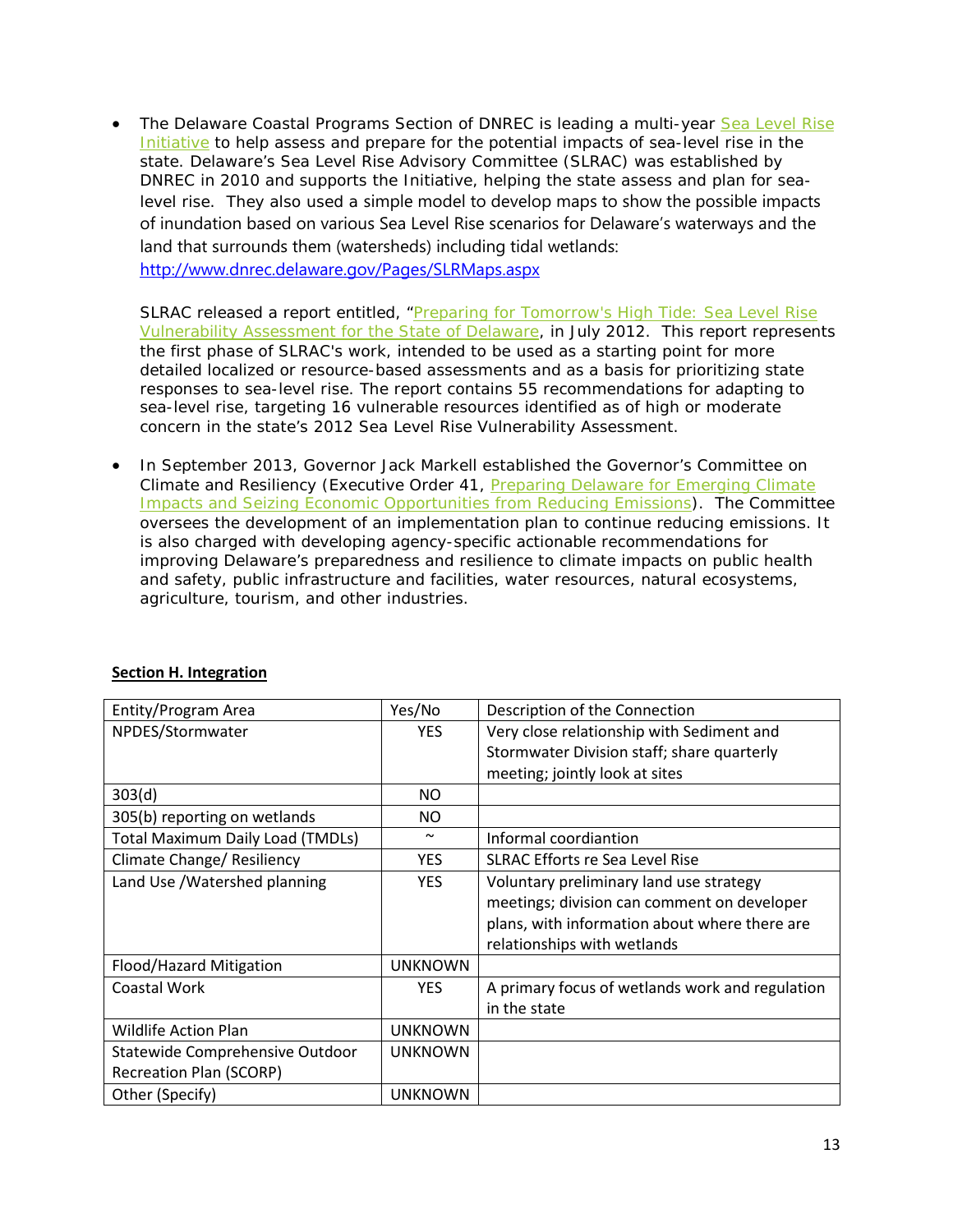#### **Section J. State Wetland Program Continuum**

| <b>Continuum Stage</b>              | <b>Core Element</b><br>1: Regulation | <b>Core Element</b><br>2: Monitoring<br>& Assessment | <b>Core Element</b><br>3: Wetland<br><b>Water Quality</b><br><b>Standards</b> | <b>Core Element</b><br>4:<br>Voluntary<br>Restoration |
|-------------------------------------|--------------------------------------|------------------------------------------------------|-------------------------------------------------------------------------------|-------------------------------------------------------|
| High<br><b>Mature Stage</b>         | X                                    |                                                      |                                                                               | X                                                     |
| <b>Initial Implementation Stage</b> |                                      |                                                      |                                                                               |                                                       |
| <b>Development Stage</b>            |                                      | X                                                    |                                                                               |                                                       |
| <b>Early Stage</b><br>Low           |                                      |                                                      | $X^*$<br>(but full<br>coverage<br>under<br>subaqueous<br>WQS)                 |                                                       |

\*Important note: Delaware does not have wetland-specific water quality standards; however, the state provides all- encompassing coverage of wetlands under existing subaqueous water quality standards.

#### **Section I. Contact Information**

## **Scott Figurski**

Delaware Department of Natural Resources and Environmental Control Wetlands and Subaqueous Section 89 Kings Highway Dover, DE 19901 (302) 739-9943 [Scott.figurski@state.de.us](mailto:Scott.figurski@state.de.us)

#### **Mark Biddle**

Delaware Department of Natural Resources and Environmental Control Watershed Assessment Section 820 Silver Lake Boulevard, Suite 220 Dover, DE 19904 (302) 739-9939 [Mark.biddle@state.de.us](mailto:Mark.biddle@state.de.us)

## **Delaware Department of Natural Resources and Environmental Control**

Division of Mosquito Control (302) 739-9917

**Section J. Useful Websites**

**State Government Programs**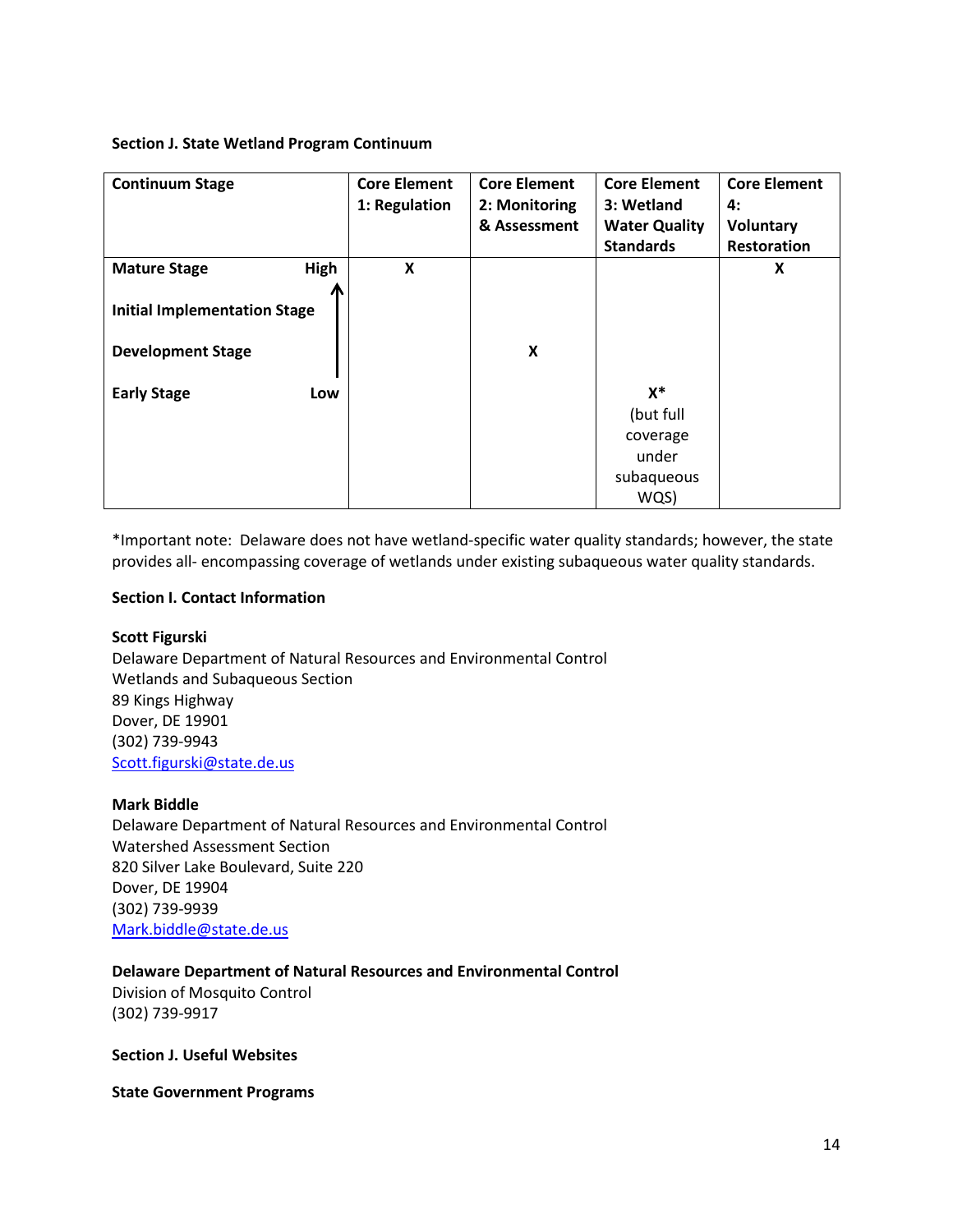1. Department of Natural Resources and Environmental Control

<http://www.dnrec.delaware.gov/Pages/Portal.aspx>

The Department of Natural Resources and Environmental Control oversees several agencies that work together to restore, monitor and protect Delaware's wetlands, while educating the public about the importance of the state's wetlands. These agencies work with other state partners, federal programs and non-profit conservation organizations to synergize efforts that will benefit wetlands.

- a) Delaware Wetlands <http://www.dnrec.delaware.gov/Admin/DelawareWetlands/Pages/default.aspx>
- b) Delaware Wetland Monitoring and Assessment Program [http://www.dnrec.delaware.gov/Admin/DelawareWetlands/Pages/Wetland-](http://www.dnrec.delaware.gov/Admin/DelawareWetlands/Pages/Wetland-Monitoring-and-Assessment.aspx)[Monitoring-and-Assessment.aspx](http://www.dnrec.delaware.gov/Admin/DelawareWetlands/Pages/Wetland-Monitoring-and-Assessment.aspx)
- c) Adopt a Wetland Program [http://www.dnrec.delaware.gov/Admin/DelawareWetlands/Pages/AdoptaWetland.asp](http://www.dnrec.delaware.gov/Admin/DelawareWetlands/Pages/AdoptaWetland.aspx) [x](http://www.dnrec.delaware.gov/Admin/DelawareWetlands/Pages/AdoptaWetland.aspx)
- d) Northern Delaware Wetland Rehabilitation Program <http://www.dnrec.state.de.us/fw/intmrmt.htm>
- e) Delaware Open Space Program (Acquisition) <http://www.dnrec.delaware.gov/OpenSpaces/Pages/OpenSpaceProgram.aspx>
- f) Whole Basin Management Approach <http://www.dnrec.delaware.gov/WholeBasin/Pages/index.aspx>
- 2. Delaware Division of Fish & Wildlife
	- a) Northern Delaware Wetland Rehabilitation Program <http://www.dnrec.state.de.us/fw/intmrmt.htm>
- 1. Division of Water
	- a) Wetlands and Subaqueous Lands Section

The Wetlands and Subaqueous Lands Section provides permitting services for activities in Delaware's wetlands, bays, rivers, streams, lakes, ponds and other waterways that might require a permit pursuant to Delaware law. These activities include marina construction and operation, as well as the construction of docks and piers, shoreline stabilization projects, dredging, filling, bridge or culvert construction, utility crossings of streams, and a myriad of other projects that could affect Delaware's waters and wetlands.

[http://www.dnrec.delaware.gov/wr/Services/Pages/WetlandsAndSubaqueousLands.asp](http://www.dnrec.delaware.gov/wr/Services/Pages/WetlandsAndSubaqueousLands.aspx) [x](http://www.dnrec.delaware.gov/wr/Services/Pages/WetlandsAndSubaqueousLands.aspx)

b) Surface Water Discharges Section

<http://www.dnrec.delaware.gov/wr/Services/Pages/SurfaceWaterDischarges.aspx>

2. Division of Watershed Stewardship

<http://www.dnrec.delaware.gov/swc/Pages/default.aspx>

- a) Conservation Districts <http://www.dnrec.delaware.gov/swc/district/Pages/ConservationDistricts.aspx>
- b) Nonpoint Source (NPS) pollution Program